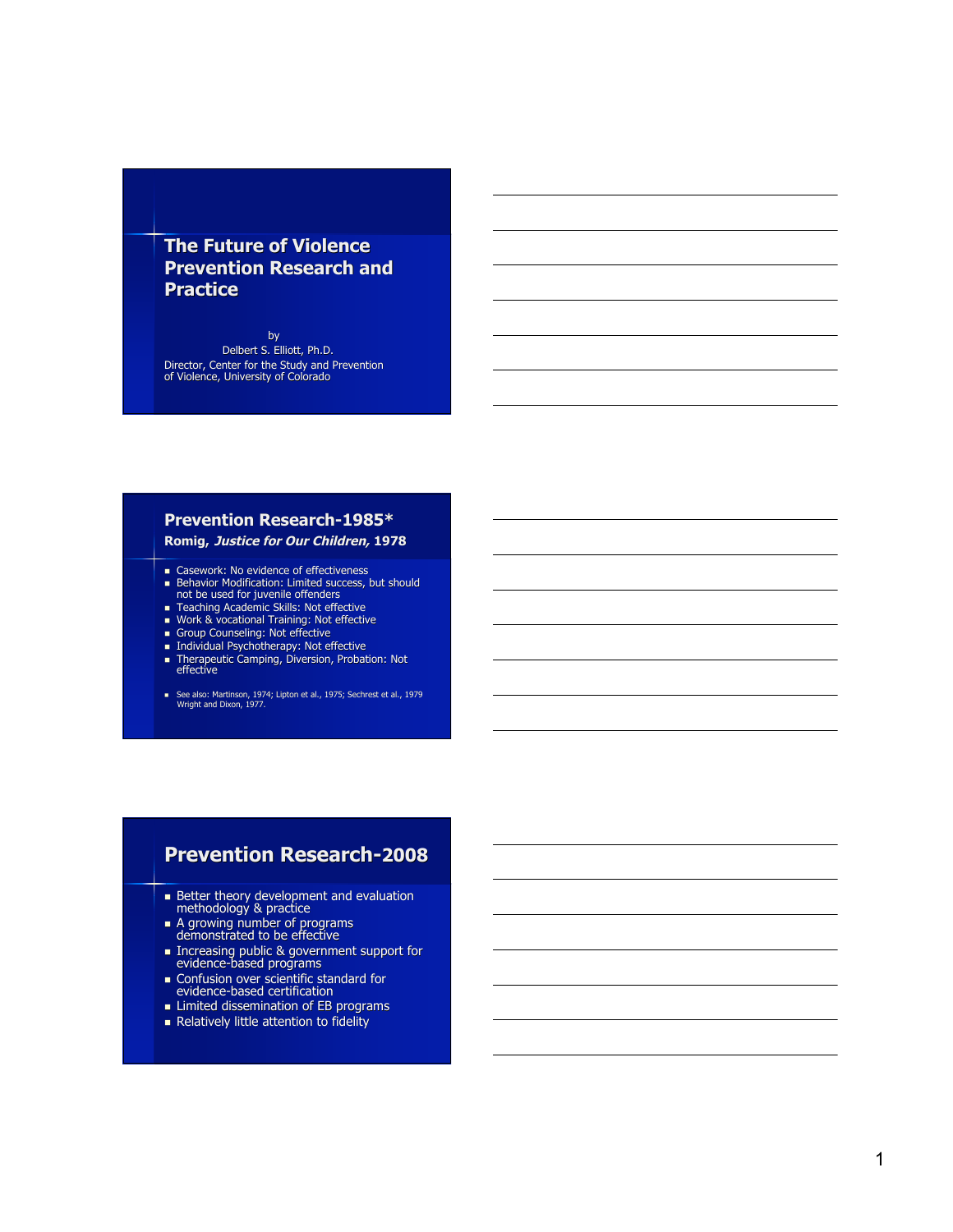# **Prevention Research-Agenda for Next 20 Years**

- **Establish consensus on scientific standard** for certifying effective programs
- **Upgrade program evaluation design,** methodology and reporting
- The new research frontier: dissemination and implementation
- Address the barriers to dissemination & implementation of evidence-based programs

# **Confusion over standard**

Defining evidence-based

# **Federal Program Lists**

- **Center for Mental Health Services (2000)**
- National Registry (NREPP) (2002)
- Office of Safe & Drug Free Schools (2001)
- Blueprints for Violence Prevention (2007)
- National Institute of Drug Abuse (2003)
- Surgeon General Report (2001)
- Helping America's Youth (2007)
- OJJDP Title V (2007)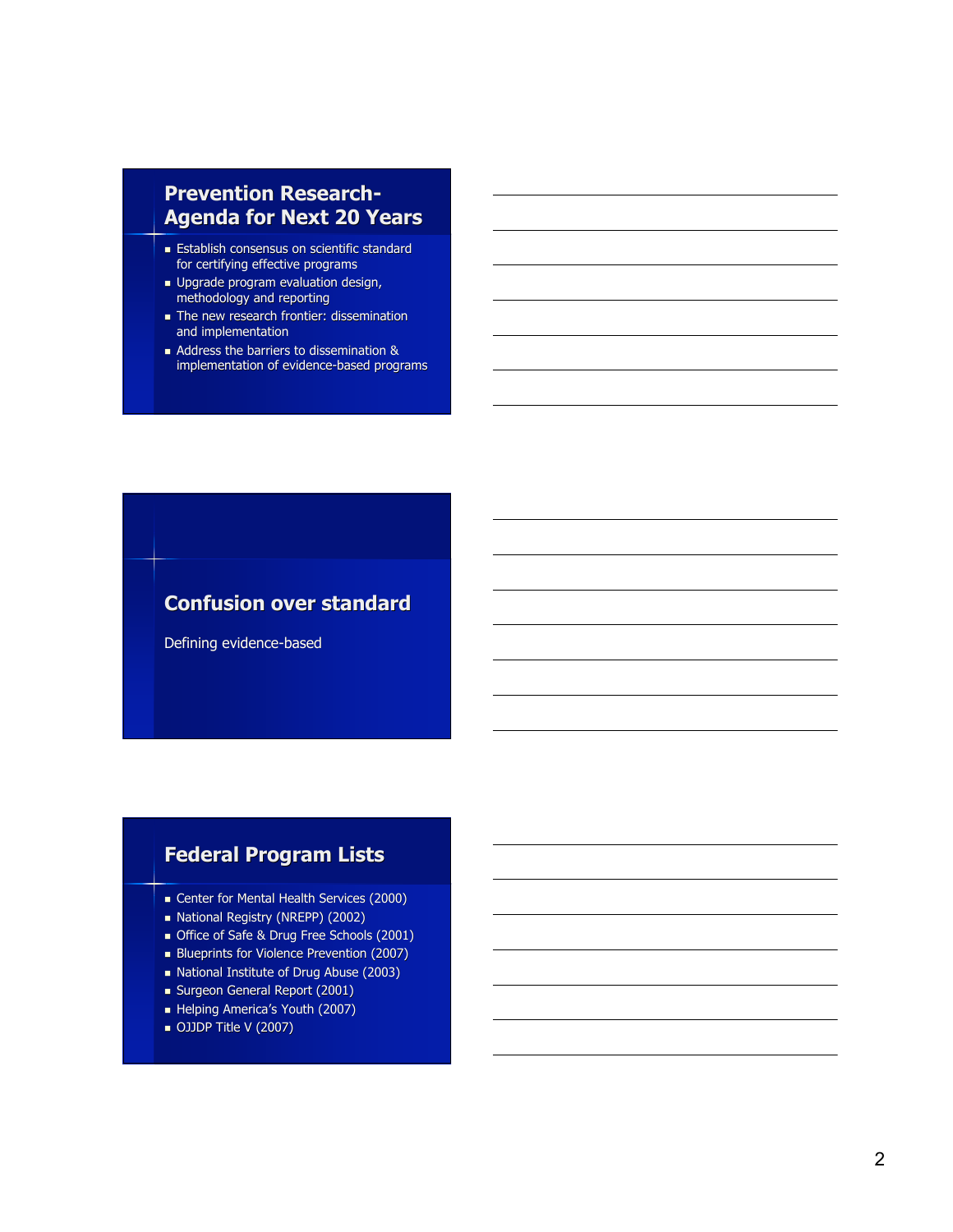### **consensus Across 8 Federal Lists**

- No program appeared on all lists
- Only one program (LST) appeared on 7 of<br>8 federal lists as a model/exemplary/Level 1<br>program\*
- **Two programs were on 5 lists: MST & TND**
- 4 Programs on four lists: ALERT, ATLAS,<br>Early Risers for Success, & FFT
- 11 Programs on 3 lists: BBBS, GBG, TNT,<br>PATHS, MTFC, NFP, Project Northland,<br>Focus on Family, Strengthening Families,<br>Caring School Communities, Incredible Yrs.

\* Top category on each list.

## **Federal Working Group Standard for Certifying Programs as Effective\***

- **Experimental Design/RCT**
- Effect sustained for at least 1 year postintervention
- Independent replication with **RCT**
- **RCT's adequately address threats to** internal validity
- No known health-compromising side effects

#### **Hierarchical Program C l a s s i fi ca t i o n \***

- **T.** Model: Meets all standards
- II. Effective: RCT replication(s) not indep.
- III. Promising: Q-E or RCT, no replication
- **IV.** Inconclusive: Contradictory findings or non-sustainable effects
- V. Ineffective: Meets all standards but with no statistically significant effects
- VI. Harmful: Meets all standards but with negative main effects or serious side effects
- VII *Insufficient Evidence*: All others
- \*Adapted from Hierarchical Classification Framework for Program Effectiveness,<br>Working Group for the Federal Collaboration on What Works, 2004.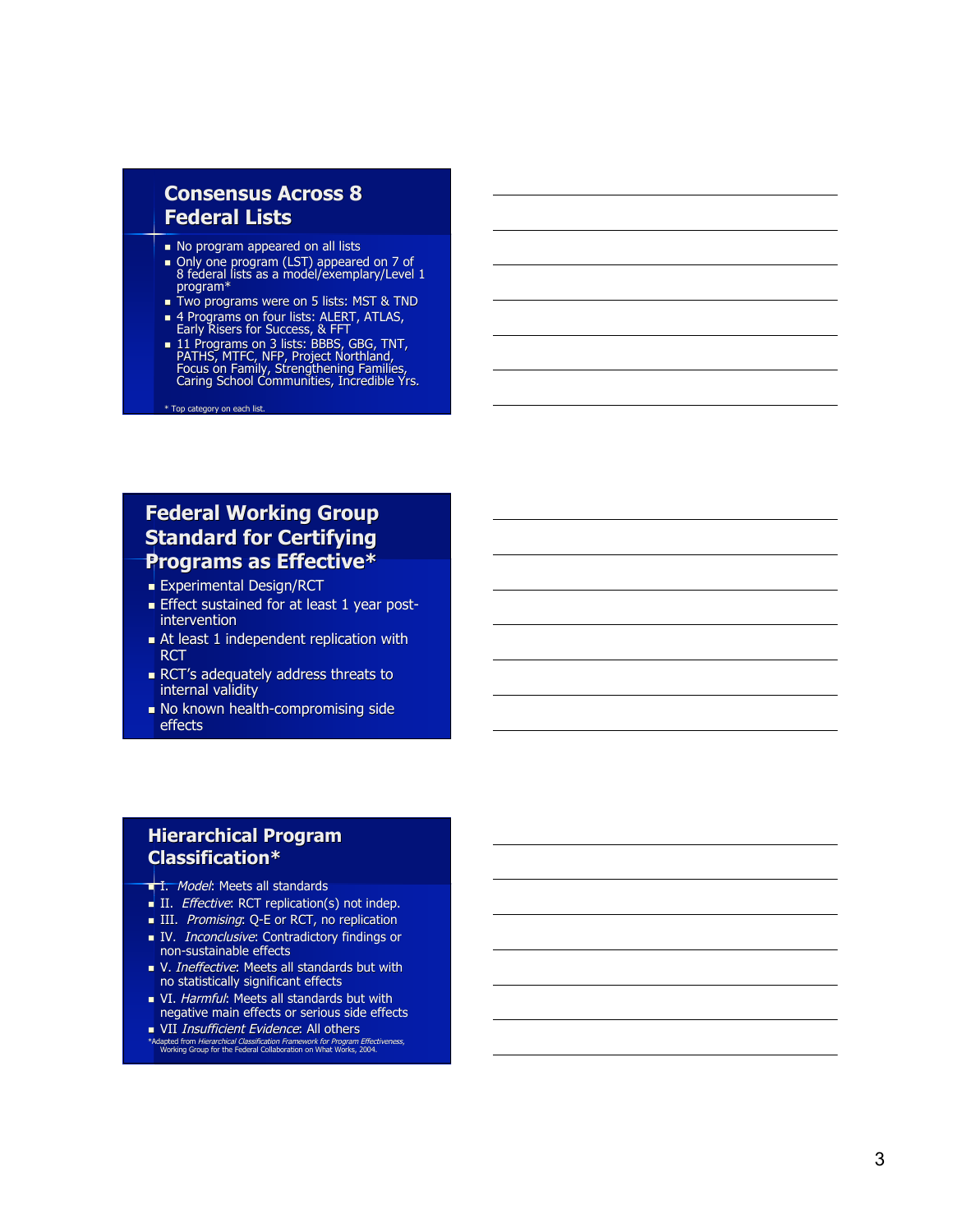### **Federal Working Group Classification of Top Programs on Other Lists**

- Ctr. For MH Services: Effective (14/34)
- Most have not yet been rated on FWG standard NREPP: Model & Effective (18/21)
	- Mod-4%; Effec-16%; Prom-16%; Incon/Insuff-64%
- $\blacksquare$  NIDA: *Effective* (20/21)
- Mod- 10%; Effec-25%; Prom- 25%; Incon/Insuff-40%
- Blueprints: Model  $(11/11)$
- Mod- 27%; Effec- 64%; Prom- 9%; Incon/Insuff-0%

### **Federal Working Group Classification for Top Programs on Other Lists**

- OJJDP-Title V: Exemplary (33/40)
- Mod- 9%; Effec- 30%; Prom- 15%; Ineff/Incon-4 5 %
- OSDFS: Exemplary (9/9)
	- Mod- 11%; Effec- 23%; Prom- 33%; Ineff/Incon-3 3 %
- **HAY:** Level 1 (12/12)
	- Mod-25%; Effec- 30%; Prom- 0%; Ineff/Incon-4 2 %

## **Defining "Evidence-B a s e d "**

- Programs classified as Model, Effective, or Promising on Federal Hierarchy
- Consistently positive effects from Meta **Analyses**
- Only Model programs should ever be t a ke n t o s c ale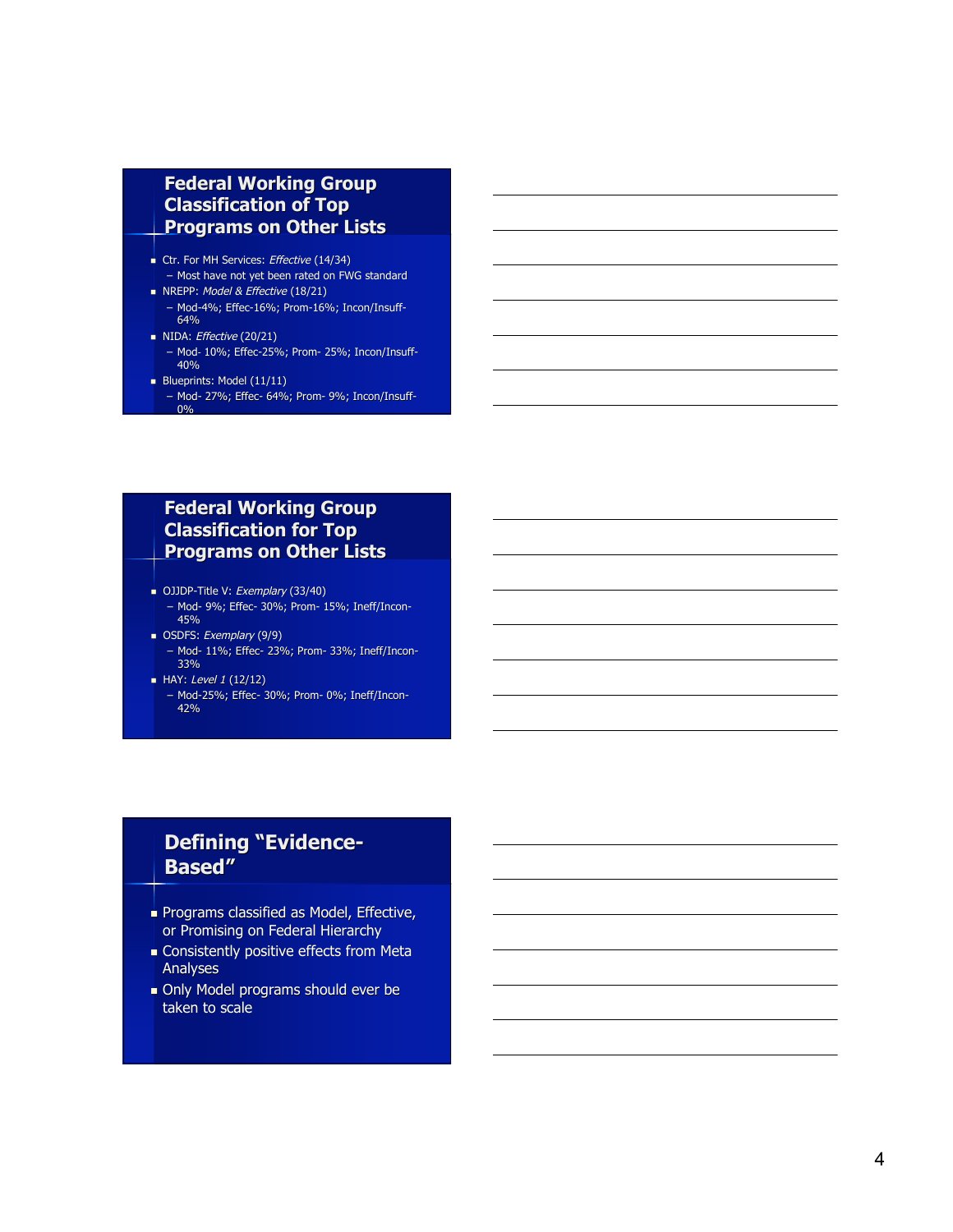### **Recommended Lists of Evidence-Based Programs: AS Behavior**

- Blueprints (OJJDP): Model or Promising (100%)
- **NIDA: Effective (60%)**
- OJJDP Title V: Exemplary (54%)
- **Office of Safe and Drug Free Schools** (DOE): Exemplary (67%)
- HAY (OJJDP): Level 1 (58%)

**Evaluation Design and Methodology**

# **Upgrading design and methodology**

- Establish consensus on definition of "replication"
- Embed replication in the design of 2<sup>nd</sup> & 3<sup>rd</sup><br>generation trials
- **Assessment of fidelity**
- Better attention to threats of internal validity
- **External validity issues**
- Adequate reporting of critical elements in evaluation design and methodology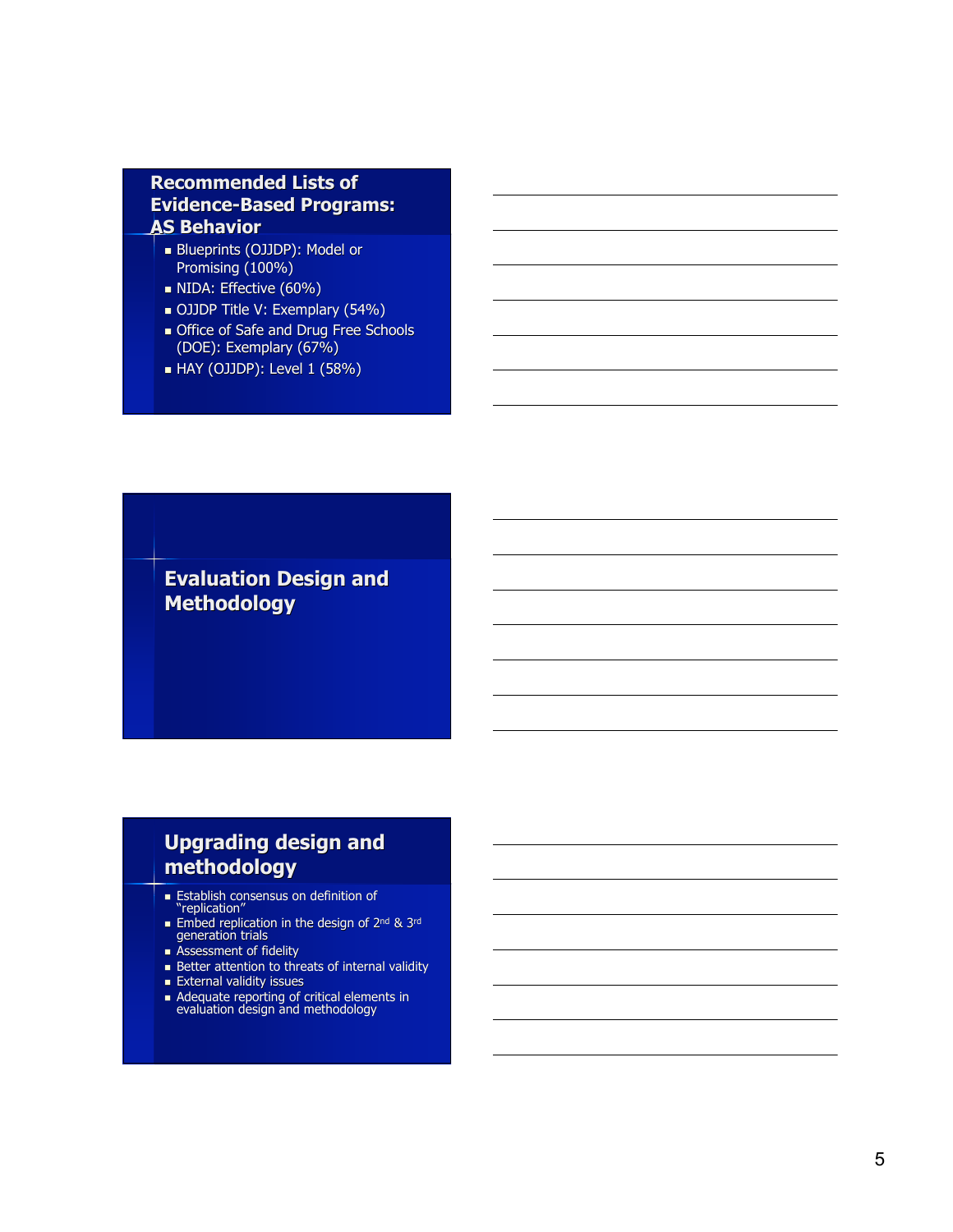# **Reporting Evaluation Study Findings**

- All RCT's should be registered, following ICMJE-like guidelines
- Non-significant/negative findings are as important as significant positive findings
- Develop guidelines for issues that must be addressed in any publication
- Recurring problems: adequate description of design, tracking N's across waves and analyses; attrition analyses, estimates of effect size, threats to internal validity, etc.

**The new research frontier: dissemination and implementation**

**…very little is known about the processes required to effectively implement evidence-based programs on a national scale. Research to support the implementation activities that are being used is even scarcer.**

**National Implementation Research Network, 2007**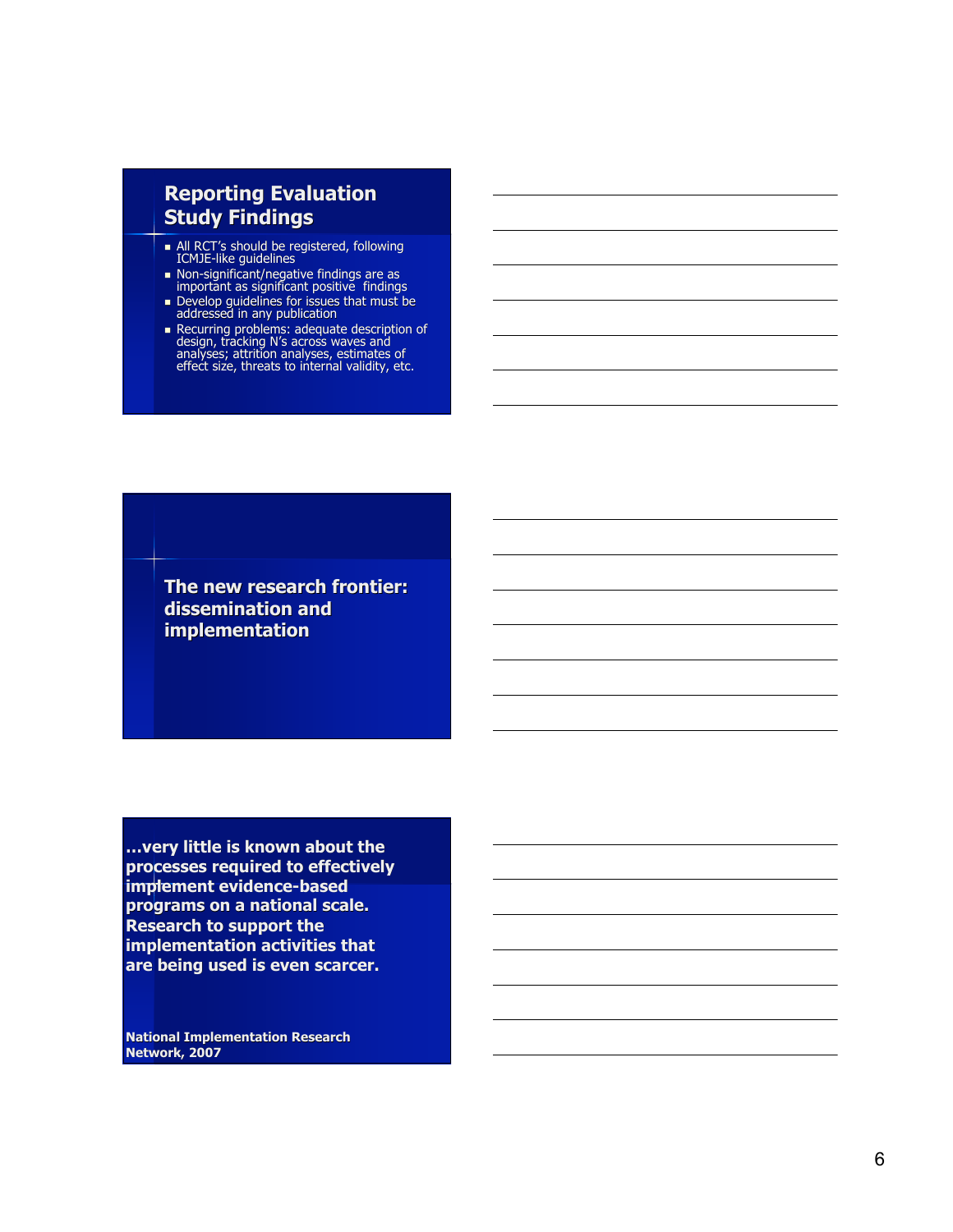### **Blueprints for Violence Prevention Replication: F a cto rs fo r Implementation Success**

Mihalic et al., 2004. Funded by O J J D P

### **Program Implementation**

- **Program Dissemination**
- **Program Fit**
- **site Preparation**
- **Training**
- **Technical Assistance**
- **Program Fidelity/Adaptation**
- **Predictors of Program Quality**
- **Program Sustainability**

# **PROGRAM DISSEMINATION CA PAC I TY**

- Dublished material: Handbooks, curriculum, manuals, etc.
- **Certification of trainers**
- High quality, packaged T.A.
- **Process evaluation measures**
- Dissemination Organization: Dedicated to marketing and delivery
- **Data management system in place**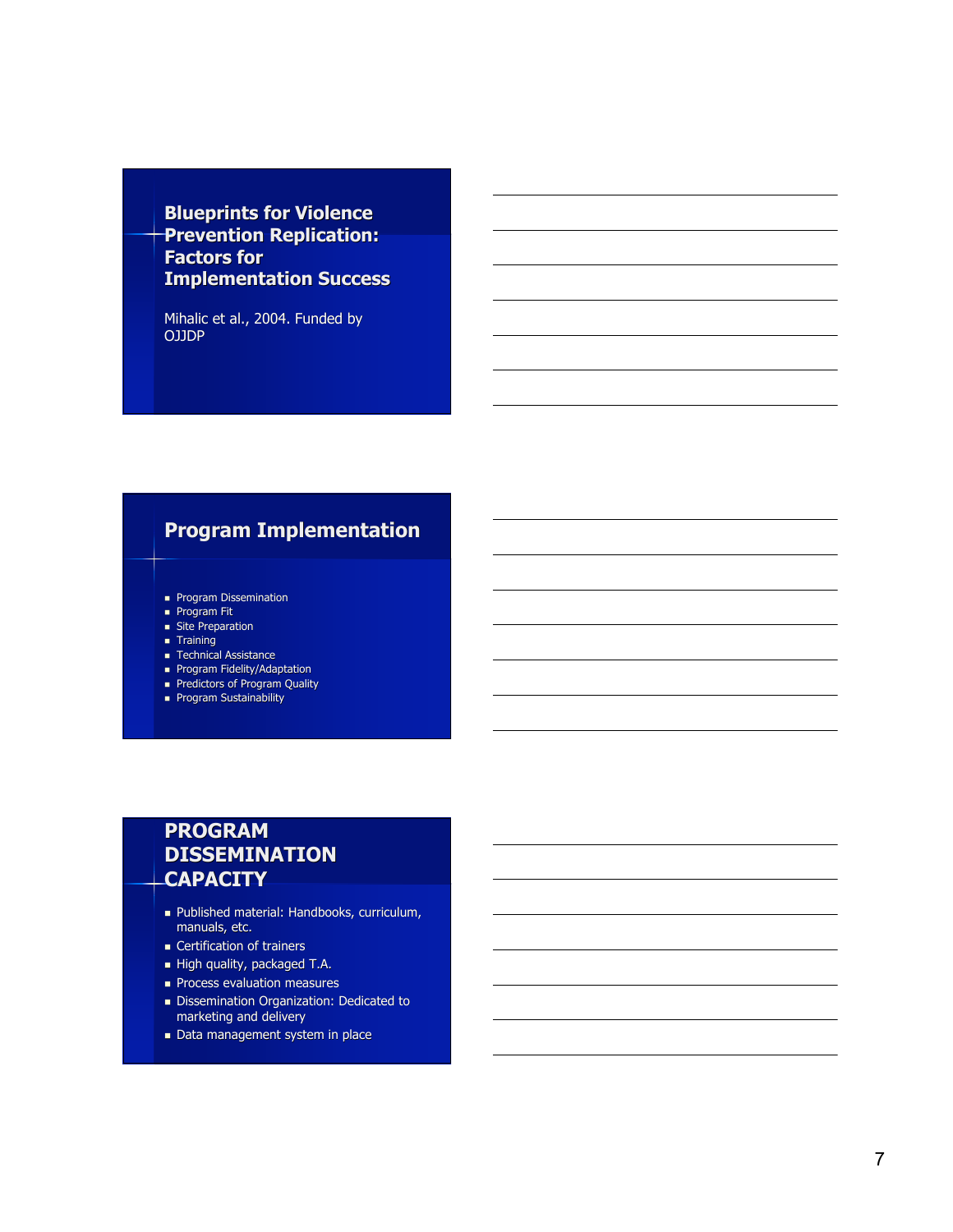### **PROGRAM FIT**

- Does the program address the needs and existing barriers to learning at this school?
- I Has it been demonstrated effective for the type of community/school/students that will be involved?
- What level of certification does the program have? [many pushed prematurely with only efficacy trial]

#### **SITE PREPARATION**

- **Most failures due to limited site** capacity
- **Critical elements: Local champion,** administrative support, organizational stability, community credibility and routinization potential
- **Develop clear expectations and** contracts

### **T RA I N I N G**

- Hire all staff before training
- Hold line on requisite training
- **Review program plans with staff** before training
- Have administrators attend training
- **Plan and budget for staff turnover**
- **Implement immediately after training**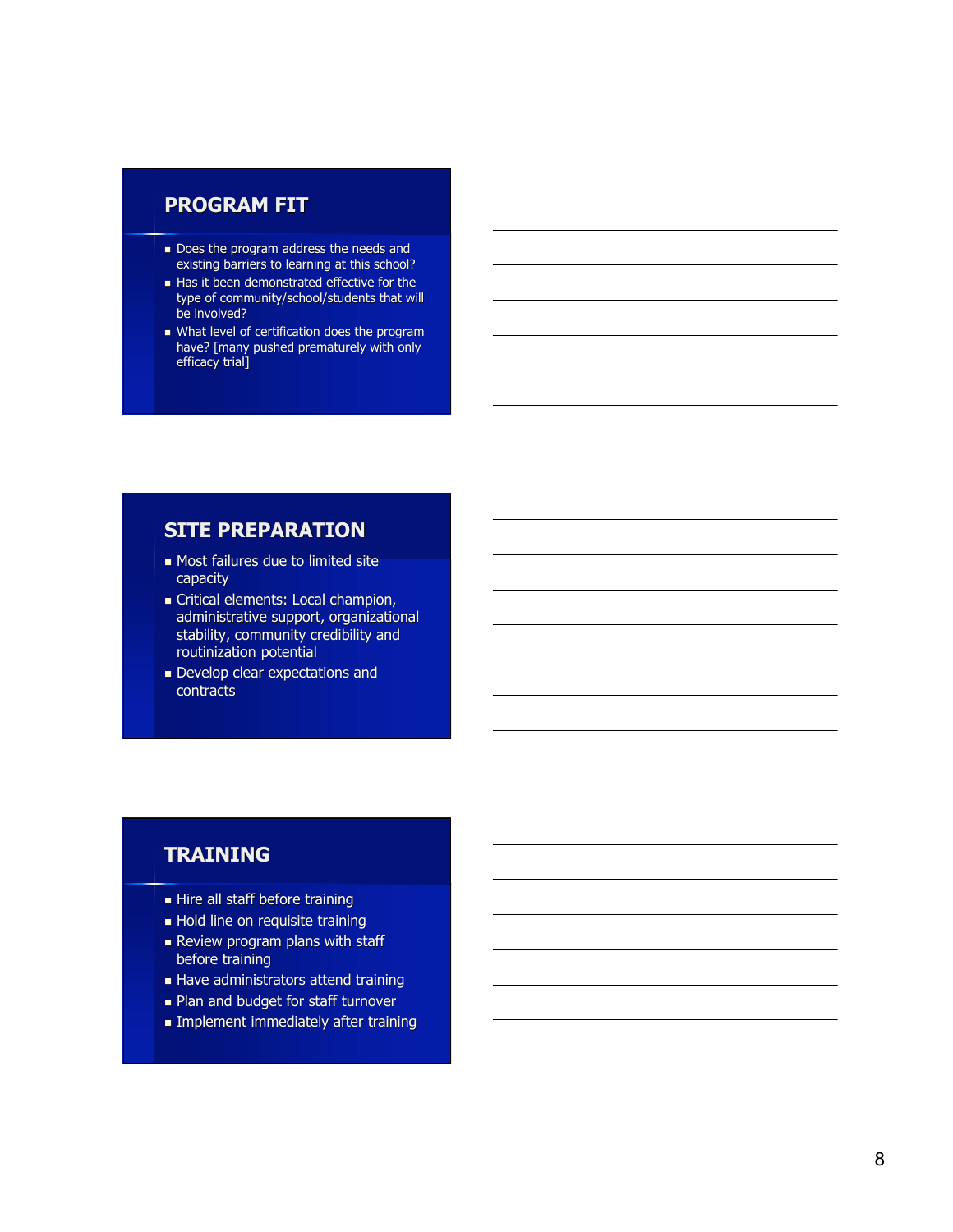### $\tanh$ **TECHNICAL ASSISTANCE**

- **Quality declined over time**
- Lack of proactive delivery
- T.A. providers hard to reach, slow response
- School-based programs delivered best
- **Family-based most consistent &** proactive
- Variation in perceived need by program type

### **FIDELITY COMPONENTS**

- **Adherence: Delivered as** designed/evaluated – BP; 86%-100%; LST- 81%-86%
- **Exposure/Dosage** – School BP-33%-50%; LST- 56%-78%
- **Quality of Program delivery**
- Participant Responsiveness

### **Fidelity vs Adaptation**

- laced for local adaptation is over estimated
- Adaptations must fit with program rationale
- Language/cultural adaptations most easily justified
	- Little evidence for race/ethnicity, gender, or<br>class differences in school program effects
- **Most frequent threats to fidelity:** 
	- Frontline implementers
	- Disseminating Agency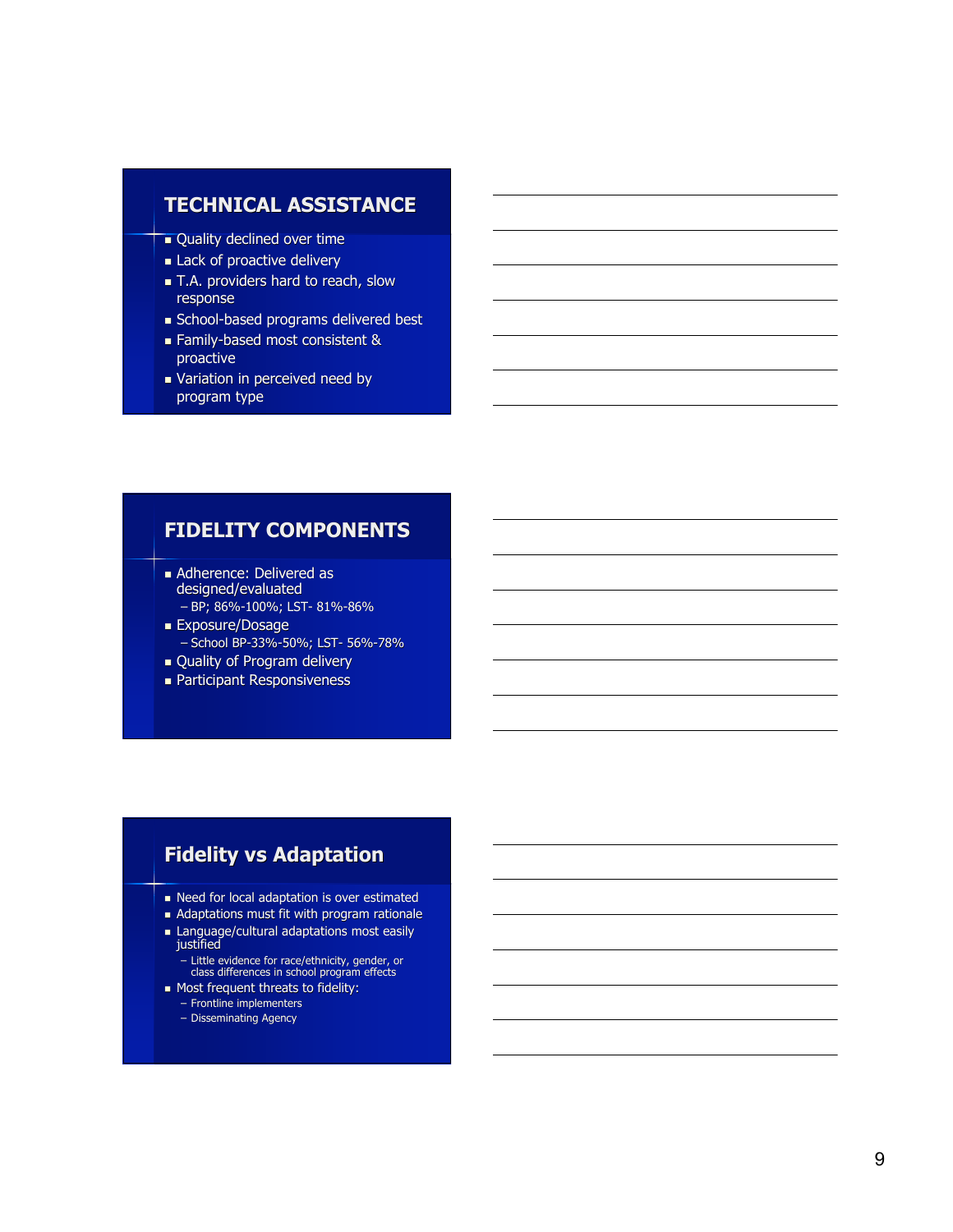### **Fidelity vs Adaptation**

- Adaptation is as likely to reduce effects as enhance them
- Local adaptation may increase "buy in" but also creates uncertainty about program effects
- Program success must be judged by real changes in behavior, not number of adoptions or survival

**Overcoming barriers to widespread dissemination**

### **Why Are We Not Implementing EB Violence Prevention Programs?**

- It's hard to sell prevention- the focus 'typically is on<br>improving responses to violence
- Programs not addressing strongest risk/protective factors or clusters
- **Confusion about standard for EB certification**
- **Politics and parochial judgment often trump** research
- Increasing professional resistance to EB programs/practices
- 
- **Failure to implement with fidelity**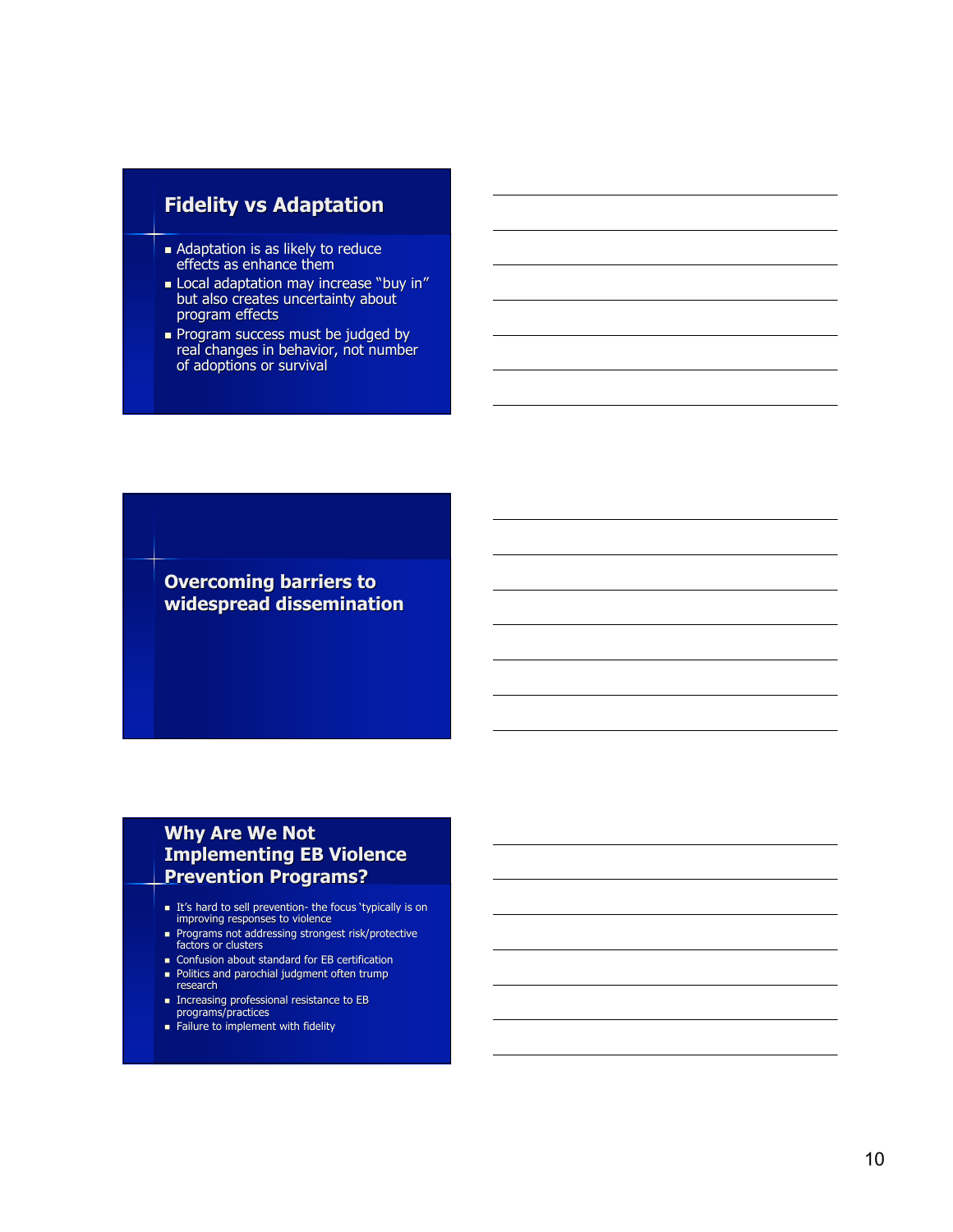### **Professional Resistance**

To internal the potential tyranny of evidence warning about the potential tyranny of evidence-<br>based practices ... I think you underplayed the<br>possibility that an emphasis on such programs can<br>inadvertently undermine rathe evidence that evidence-based practices contribute<br>to overall school effectiveness, as data on such an<br>issue are never gathered."

Unidentified " well-respected scientist " , Enews , August, 2007 ( Vol 11, #11)

### Impact of Unsafe Schools on **Health and Academic P e rfo r m a n ce**

- **Poorer Student Health**
- **Higher Rates of Dropout**
- **Lower Test Scores**
- **Smaller Gains in Academic** Performance over time

Controlling for grade in school, race/ethnic composition, %<br>subsidized meals, average parent education, %ESL students

#### National Survey of School-**Based Prevention Programs**

- ÷. Over two-thirds of schools reported use of at<br>least one substance abuse program; almost<br>half reported using 3 or more programs.
- Only 26.8% of schools were implementing an effective (research based) substance abuse prevention program.
- In general, the quality of school-based<br>prevention (delinquency, substance abuse,<br>violence) practices is low.

u is: Ringwalt et al., 2002. The Prevalence of Effective Substance Use Prevention Curricula in U.S. Middle<br>is. Prevention Science 3:257-272. Gottfredson & Gottfredson, 2002. Quality of School-Based Prevention<br>ms: Results o P r a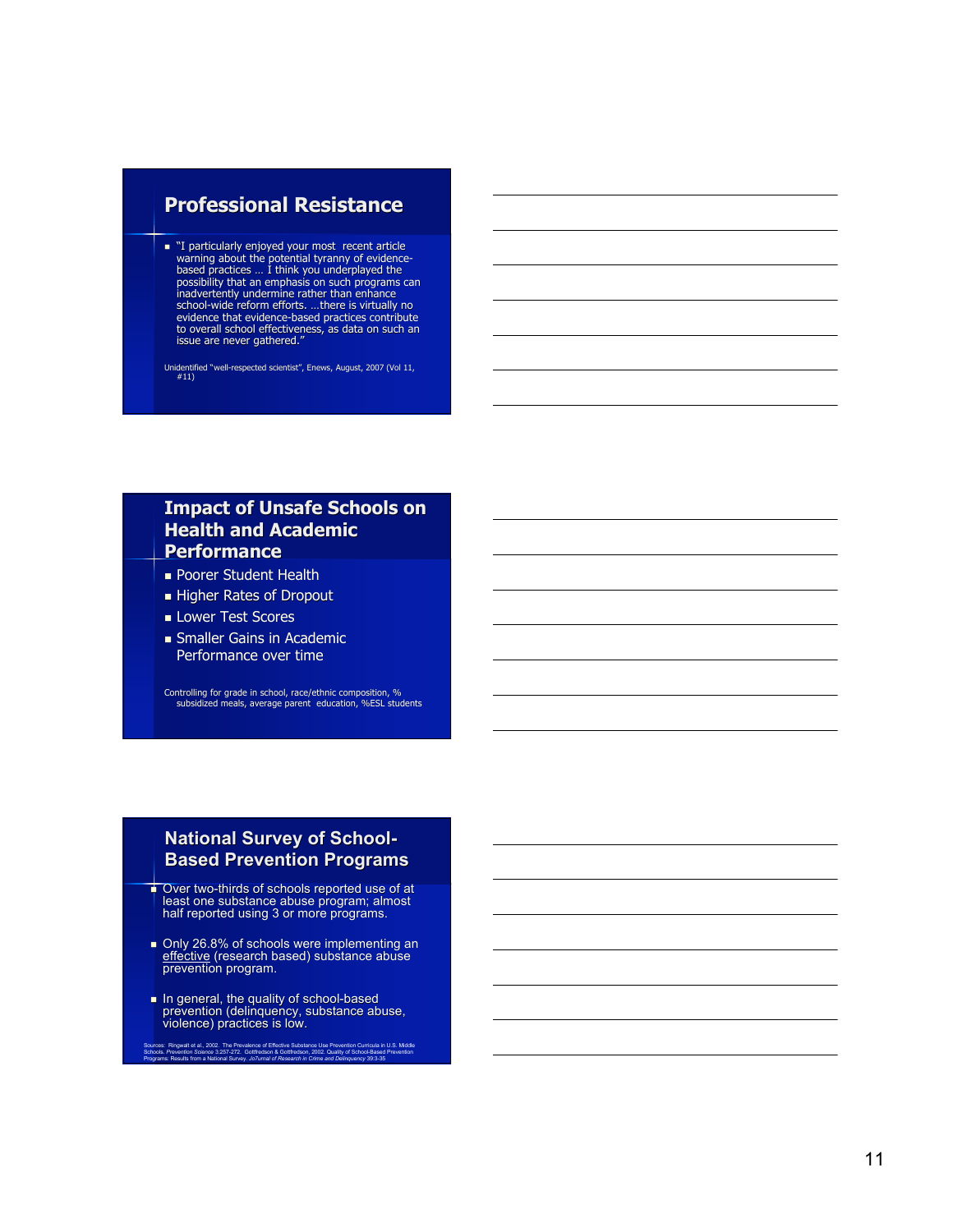# **Feasibility Example**

- Cost to provide every student in U.S. a model drug prevention program like LST is \$550 million per year
- **Current national drug control spending** is approximately \$40 billion per year
- This represents 1.5% of the current drug control spending

# **Conclusions**

- ↓ We Need A Uniform Scientific Standard For Certifying "Evidence-Based" Programs
- **Existing Federal Lists Provide Some Guidance,** But Programs Other Than Those In The Top Category Are Often Problematic
- **EB Program Should Be Selected For Its** Known Effect On Particular Risks & Protective Factors For Specific Groups
- If You Decide To Use A Program Not Certified as EB, You Must Commit To Evaluating It
- Do Not Use Any Program Found to Be Ineffective or Harmful

# **THANK YOU**

- Center for the Study and Prevention of Violence
- www.colorado.edu/cspv